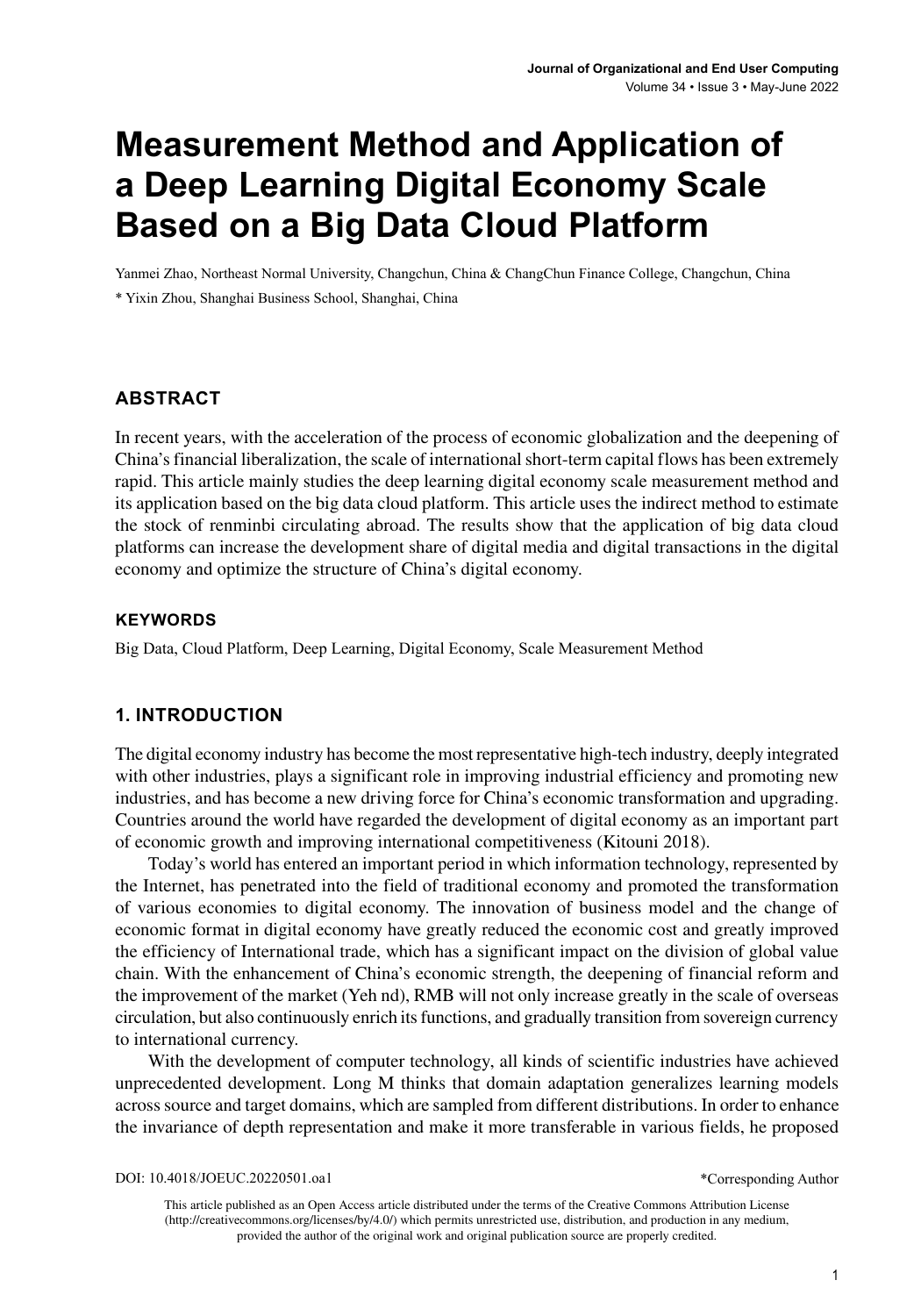a unified depth adaptation framework for joint learning of transitive representation and classifier, so as to make full use of the advantages of depth learning and optimal two sample matching to achieve scalable domain adaptation. The framework includes two interdependent paradigms, namely, unsupervised pre training using depth de-noising automatic encoder for effective training of depth model, and supervised fine-tuning using depth neural network for effective utilization of discrimination information. Both of them learn by embedding depth representation into regenerative kernel. Although his research is tenable in theory, there is no concrete experiment to prove it (Long 2016). Charalampous K proposed an unsupervised online deep learning algorithm for video sequence action recognition. Each computing node of his example forms a cluster and calculates the point representation (Lv 2020). Then, the first-order transformation matrix stores and continuously updates the continuous transformations between clusters. Viterbi algorithm deals with both spatial and temporal information. Although the algorithm he used has good performance, there are errors in the calculation results (Charalampous 2016). Zhang L believes that in the past few decades, people have developed machine learning tools, such as quantitative structure-activity relationship (QSAR) modeling, which can quickly and cheaply identify potential bioactive molecules from millions of candidate compounds. He summarized the history of machine learning and provided insights on the recently developed deep learning methods and their applications in rational drug discovery. Although his research is more comprehensive, many definitions are not accurate (Zhang 2017). Mahmud M believes that the improvement of computing power, along with the increase of data storage speed and the decrease of computing cost, has enabled scientists in various fields to apply these technologies to data sets that were difficult to process due to scale and complexity. He will conduct a comprehensive investigation on the application of DL, RL and deep RL technology in biological data mining (Feng 2020). In addition, he compared the performance of applying DL technology to different datasets in various application domains. Finally, he outlined the problems to be solved in this challenging research area and discussed the future development prospects. Although his research is comprehensive, there is a lack of experimental data (Mahmud 2017).

Based on the current mainstream economic theory, this paper makes a further analysis on the mechanism and ways of the impact of digital economy development on export trade. At the same time, the digital economy continues to spawn new industries and new formats, which will also have a direct or indirect impact on export trade. This paper analyzes the change of added value of value chain links in the process of value chain decomposition, integration, innovation and reconstruction from three levels of digital economy to micro enterprise value chain, meso traditional industry chain and macro global value chain, and then puts forward the theoretical mechanism of the influence of digital economy on China's division of labor in global value chain.

## **2. MEASUREMENT OF THE SCALE OF THE DEEP LEARNING DIGITAL ECONOMY**

## **2.1 Big Data Cloud Platform**

An open source, scalable, and distributed infrastructure for data processing (Z. Lv and B. Hu 2020). Hadoop can be deployed on one to several thousands of ordinary computer nodes, use distributed file system to provide storage of large amounts of data, and use parallel programming model to process and analyze large amounts of data stored in distributed file system. Each node in the Hadoop cluster provides local storage and local computing, and the local storage and local computing of all nodes are uniformly organized to form a larger and more efficient storage and computing cluster (Hao 2016).

The architecture of Nova's management virtual machine is shown in Figure 1. The API is the only way for the client to access Nova. The API accepts the requests passed by the client to Nova, converts these requests into AMQP messages and puts them in the Queue, and then returns the obtained data results to the client after Nova has processed them. It is precisely based on the above mechanism